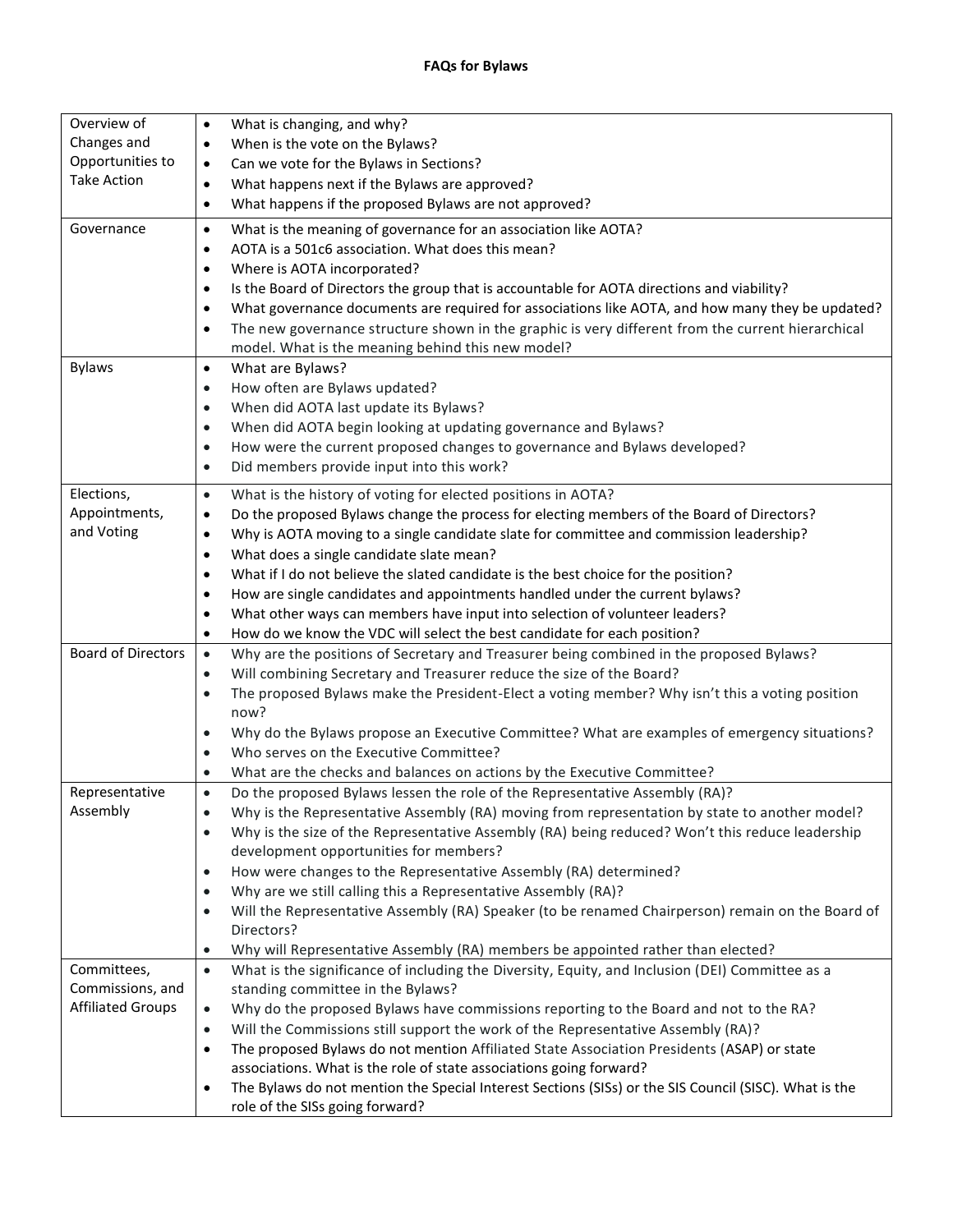### **Overview of Changes and Opportunities to Take Action**

### **What is changing, and why?**

The Governance Enhancement Initiative and efforts to modernize AOTA's Bylaws have been guided by one belief: by improving inclusivity and responsiveness throughout AOTA, we can strengthen our collective ability to advance the profession.

Over the past two and a half years, members have shaped plans to streamline AOTA's decision-making structure and processes, and to create more meaningful opportunities for members to participate and contribute.

Continued progress in this direction requires changes to how AOTA operates, including changes to the Bylaws. Members are invited to vote on the adoption of Bylaws changes from June 9-23, 2022. One of the changes that requires approval from the membership is the formalization of the Diversity, Equity, and Inclusion (DEI) Committee as a Standing Committee of the Board of Directors, with voice and vote.

### **When is the vote on the Bylaws?**

AOTA wants all eligible members to have an opportunity to participate in voting on the proposed Bylaws. Voting will be held electronically over a two-week period, from June 9 (the opening of the Annual Business Meeting) through June 23. The results will be announced at the closing of the Annual Business Meeting on June 27. Voting members will receive instructions on accessing the ballot in early June.

#### **Can we vote for the Bylaws in sections?**

With a major revision of Bylaws as proposed, it is not advisable to vote by section as failure to approve one section will impact other sections and may result in a document that does not comply with requirements outlined by the law.

### **What happens next if the proposed Bylaws are approved?**

If the proposed Bylaws are approved, multiple activities will begin on July 1, 2022.

- **The Diversity, Equity, and Inclusion Committee** immediately becomes a standing committee of AOTA, and the Chairperson will have a vote on the AOTA Board of Directors.
- **Transition activities** will begin, including a one-year transition of the Representative Assembly (RA) (with the RA developing policies and procedures for their new directions); and the transition of the Commission on Continuing Competence and Professional Development (CCCPD), with continuing education and professional development activities shifting to the Education Commission.
- **Development of Revised Policies and Procedures.** The Bylaws, Policies, and Procedures Committee will work with committees and commissions, legal counsel, and staff to develop new policies and procedures while reviewing and revising existing governance documents for alignment with the Bylaws. Work will begin with high priority changes including updating and creating consistency in operational policies and procedures; developing competency- and diversity-based policies and procedures for nominations and appointments; updating the scope of work of committees and commissions; and streamlining volunteer job descriptions.

### **What happens if the proposed Bylaws are not approved?**

If the proposed Bylaws are not approved, the current Bylaws will remain in effect. The Chairperson of the Diversity, Equity, and Inclusion (DEI) Committee will **not** serve as a member of the Board with vote, and the DEI Committee will not be recognized in AOTA's formal governance structure as a standing advisory committee of the Board.

The existing barriers to volunteer participation will continue, as outlined by AOTA's current governance structure and process, and as identified and reported by members who have provided feedback throughout this process.

#### **Governance**

### **What is the meaning of governance for an association like AOTA?**

Associations are driven by their missions and primarily measured by their success in achieving mission-related goals. Governance covers everything from the organization's financial viability to fulfilling its mission successfully. Association governance is the developmental and operational oversight functions that exist to identify and achieve the organizational mission, goals, and strategic directions.

The responsibility for governing an association typically rests with a volunteer board of directors, operating according to a set of bylaws and working in close collaboration with the organization's chief staff executive to set strategic direction, provide necessary resources, and make key decisions that the association staff then implement to meet member needs. Volunteer leadership is often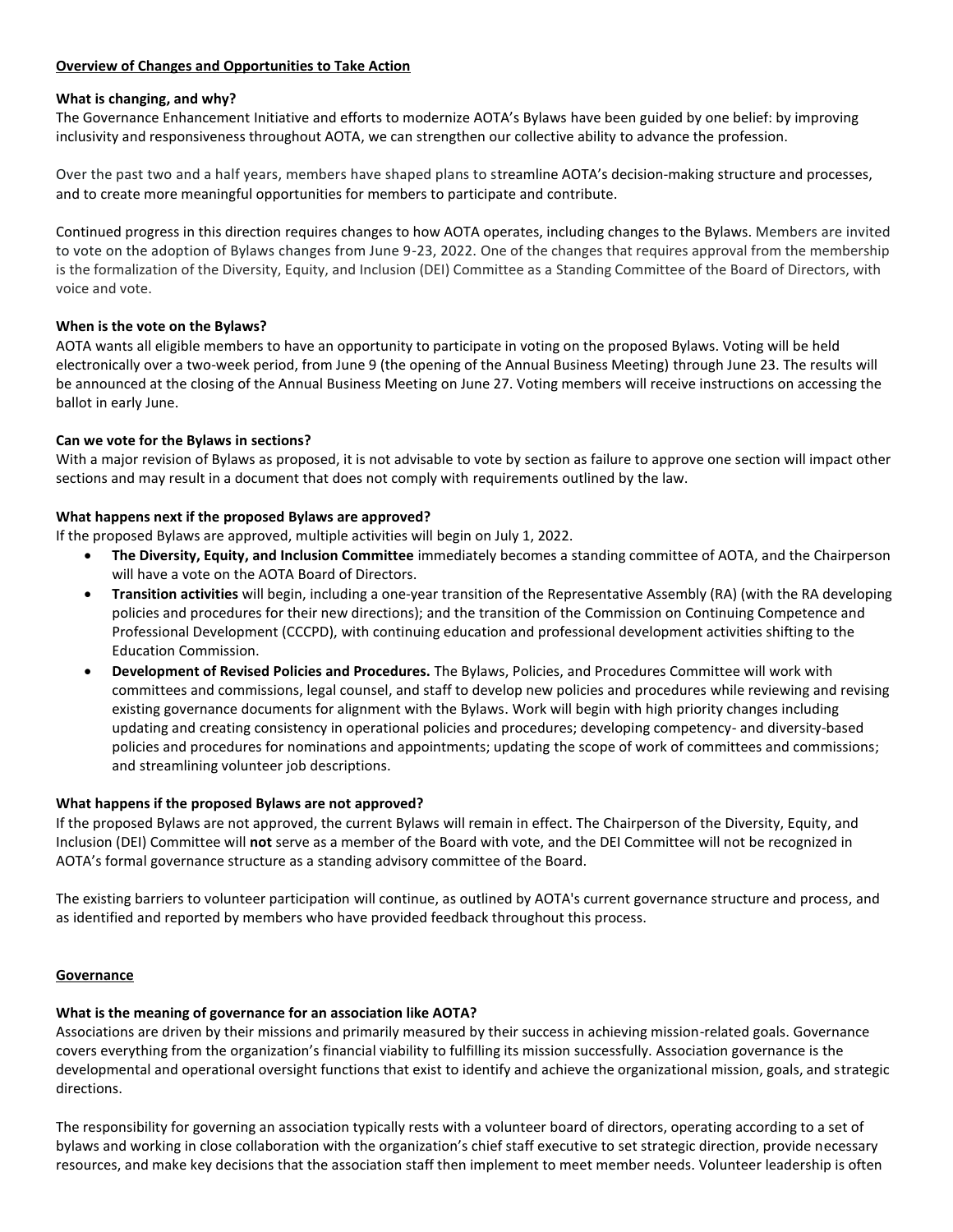distributed among committees, commissions, task forces, and other groups, with support for volunteer groups an essential operational function for association staff.

## **AOTA is a 501c6 association. What does this mean?**

An association is a nonprofit corporation of people with a common interest, and with the purpose of advancing this common interest. For AOTA, the common interest is the occupational therapy profession. The 501c6 designation is given by the Internal Revenue Service and allows AOTA to be exempt from certain taxes.

General requirements for 501c6 associations include:

- Must be a membership organization of people with a common business or professional interest.
- May not be organized for profit.
- May not have any part of net earnings be to the benefit of a shareholder or individual.

## **Where is AOTA incorporated?**

AOTA is incorporated in the District of Columbia and must adhere to the DC Nonprofit Corporation Act requirements.

## **Is the Board of Directors the group that is accountable for AOTA directions and viability?**

In the DC Nonprofit Corporation Act, and in nonprofit corporation acts of most states, one group must be identified as the accountable, fiduciary body. For most associations, this is the Board of Directors. While other governance-related committees, commissions, task forces, and other bodies may have important roles and responsibilities related to the mission and directions, they are accountable to the Board of Directors.

## **What governance documents are required for associations like AOTA, and how may they be updated?**

There are three types of governance documents for associations:

- **Articles of Incorporation:** An association's articles of incorporation can be thought of as the organization's contract with the state or District of Columbia. The information included should reflect the minimum required by law. The articles generally identify the organization's name, legal purpose, and its assets' disposition upon dissolution. AOTA's Articles of Incorporation identify the Board of Directors as the fiduciary body, and also identify the Representative Assembly as responsible for professional issues and standards. Articles of incorporation are infrequently updated.
- **Bylaws:** The bylaws can be viewed as the basic contract with members. The bylaws are more specific than the articles of incorporation but may not violate what is outlined in the articles or conflict with the law of the state of incorporation. Bylaws outline key aspects of membership requirements, standing governance bodies, and other major aspects relevant to operating the association. Bylaws should not overly restrict the organization's operations. Moreover, the association's practices must match its bylaws. If they do not, either the bylaws or the organization's practices must be amended to be consistent. In most associations, members must approve changes to the bylaws.
- **Policies and Procedures:** Further levels of operational specificity are contained in a policy and procedure manual detailing the rules governing the association's operations. Membership processes, administrative rules, financial policies, parliamentary procedures, nomination or volunteer selection procedures, and functions undertaken by committees or commissions are contained in policies and procedures. Policies and procedures should be reviewed and updated regularly, often suggested as every two years. Policies and procedures are approved by the governance body and may then be approved by the Board of Directors. They are not approved by members.

## **The new governance structure shown in the graphic is very different from the current hierarchical model. What is the meaning behind this new model?**

The Governance Enhancement Task Force was deliberate in trying to depict a new collaborative approach to governance of AOTA that is not a top-down hierarchy. The Board is the fiduciary body of AOTA, so all governance bodies are accountable to the Board. The Board is accountable to members.

The circular depiction of AOTA governance is intended to show the multiple connections among all groups, cross collaboration, and opportunities for members to provide input into AOTA governance and strategy, with governance bodies in turn communicating more effectively with members.

### **Bylaws**

### **What are Bylaws?**

Bylaws outline key aspects of membership requirements, standing governance bodies, and other major aspects relevant to operating the association.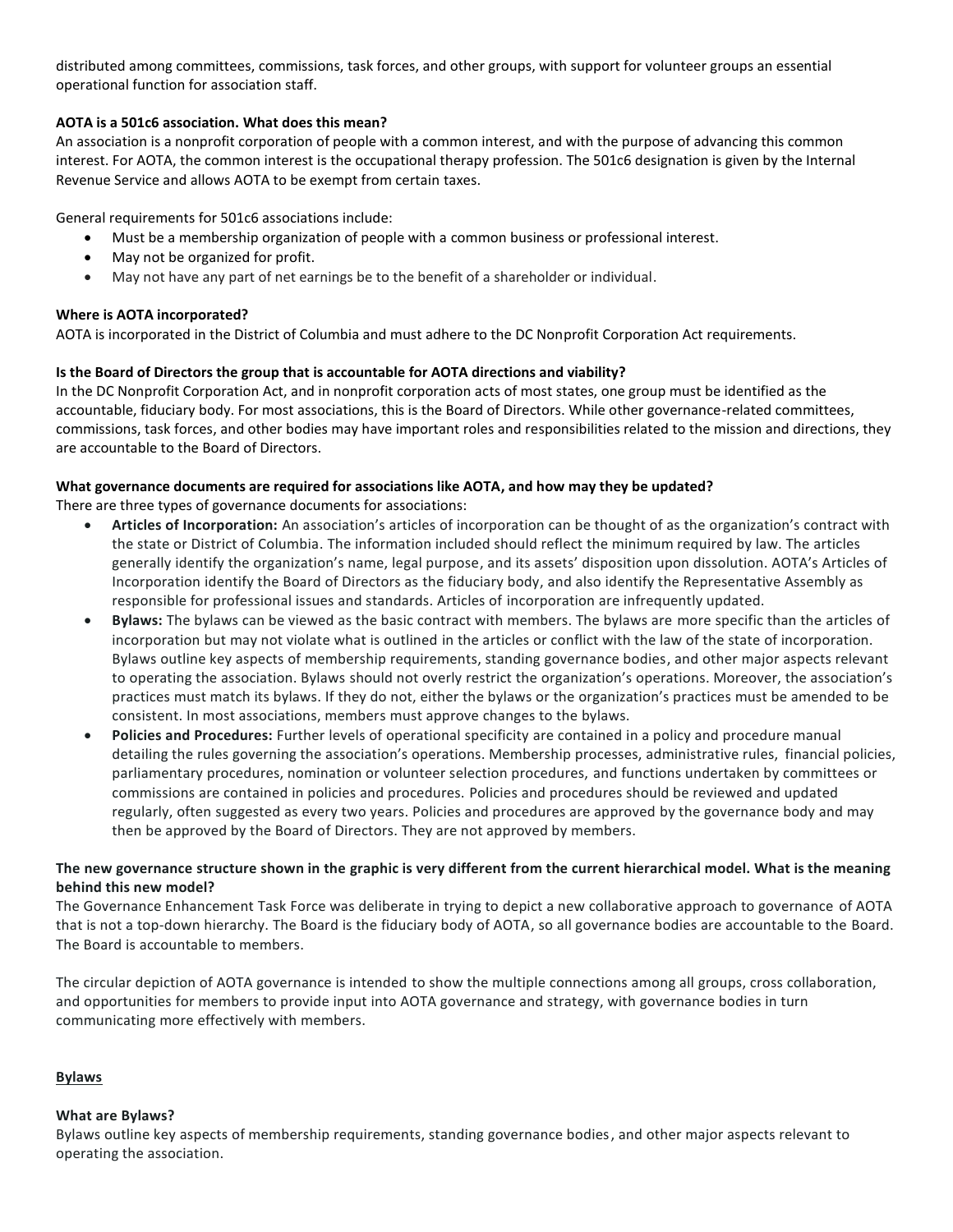### **How often are Bylaws updated?**

It is important for associations to review Bylaws every three to five years to ensure they still align with the work of the association and the current law.

#### **When did AOTA last update its Bylaws?**

AOTA undertook a major restructuring of Bylaws in 2013 to comply with changes in the DC Nonprofit Corporation Act. These changes moved operational and business decisions from the Representative Assembly (RA) to the Board of Directors. Some changes were introduced in 2017 including establishing a quorum at the commencement of a meeting, which remains established for the duration of the meeting; removal of the President-Elect as a voting member of the Board; removal of the Assembly of Student Delegates (ASD) as an organizational advisor and instead designating it as a standing advisory committee of the Board; clarity of the term "motions" to be inclusive of resolutions; changes to the term of office section for RA representatives when filling vacancies; and definition of "cause" regarding revocation of membership for cause other than non-payment of dues or violation of the Code of Ethics.

#### **When and why did AOTA begin looking at updating governance and Bylaws?**

Two drivers for examining current governance were governance challenges that became apparent during the COVID pandemic, and the need to better align AOTA's Bylaws with Vision 2025. AOTA had not thoroughly reviewed and updated its Bylaws for several years. The intent of the Bylaws revision is to ensure AOTA is able to respond appropriately and in a timely manner to organizational needs.

#### **How were the current proposed changes to governance and Bylaws developed?**

The update to AOTA's governance and Bylaws was a two-and-a-half year process that began in September 2019 and involved the work of the Governance Enhancement Task Force, the Diversity, Equity, and Inclusion (DEI) Task Force, the Representative Assembly (RA) Task Force, the Bylaws Policies and Procedures Committee, and the Board of Directors.

The Governance Enhancement Task Force undertook a systematic process of assessing the current governance structure and processes and how they aligned with AOTA's mission and Vision 2025. The task force gathered input from and met with AOTA governance bodies; held listening sessions with AOTA members; surveyed members; studied the history of voting for governance positions in AOTA over 17 years; and researched the governance approaches of similar associations from a database of more than 250 professional associations. Concurrently, the Governance Enhancement Task Force worked with the Diversity, Equity, and Inclusion (DEI) Task Force as it began the work to advance diversity, equity, and inclusion in AOTA and the profession, and identified changes in governance as a critical area of focus.

The Governance Enhancement Task Force sought to develop a governance model that allows AOTA to be more agile and responsive to members' needs and desired value from AOTA; a model that is more inclusive and embraces multiple dimensions of diversity; and a model that provides to AOTA greater ability to be a forward thinking, proactive organization.

The Governance Enhancement Task Force also sought to develop a collaborative model of governance, where the input and perspectives of members are actively sought and incorporated into strategies and directions of all aspects and bodies within the governance structure. Instead of a top-down structure, the Governance Enhancement Task Force showed governance as a circular model where members can engage in all areas of governance.

#### **Did members provide input into this work?**

More than 2,000 members provided input and insights that were incorporated into the work of the Governance Task Force and to the Diversity, Equity, and Inclusion (DEI) Task Force. This included current and past volunteers, members interested in volunteering in the future, and other members. The reports of both task forces were presented at the 2021 Annual Business Meeting, with a recording of the session and access to the reports available to all members since June 2021.

#### **Elections, Appointments, and Voting**

### **What is the history of voting for elected positions in AOTA?**

Over the past 17 years, an average of 4.6% of voting members participated in elections, with levels less than 3% in some years. For Representative Assembly (RA) representative positions over the past 17 years, an average of 78% of positions had a single candidate, no candidate, or required appointment as a quorum of votes from states was not achieved. In 54% of elections held during the same time frame, a single candidate or appointment was also required for the selection of commission chairs (Commission on Continuing Competence and Professional Development, Commission on Education, Ethics Commission, and Commission on Practice).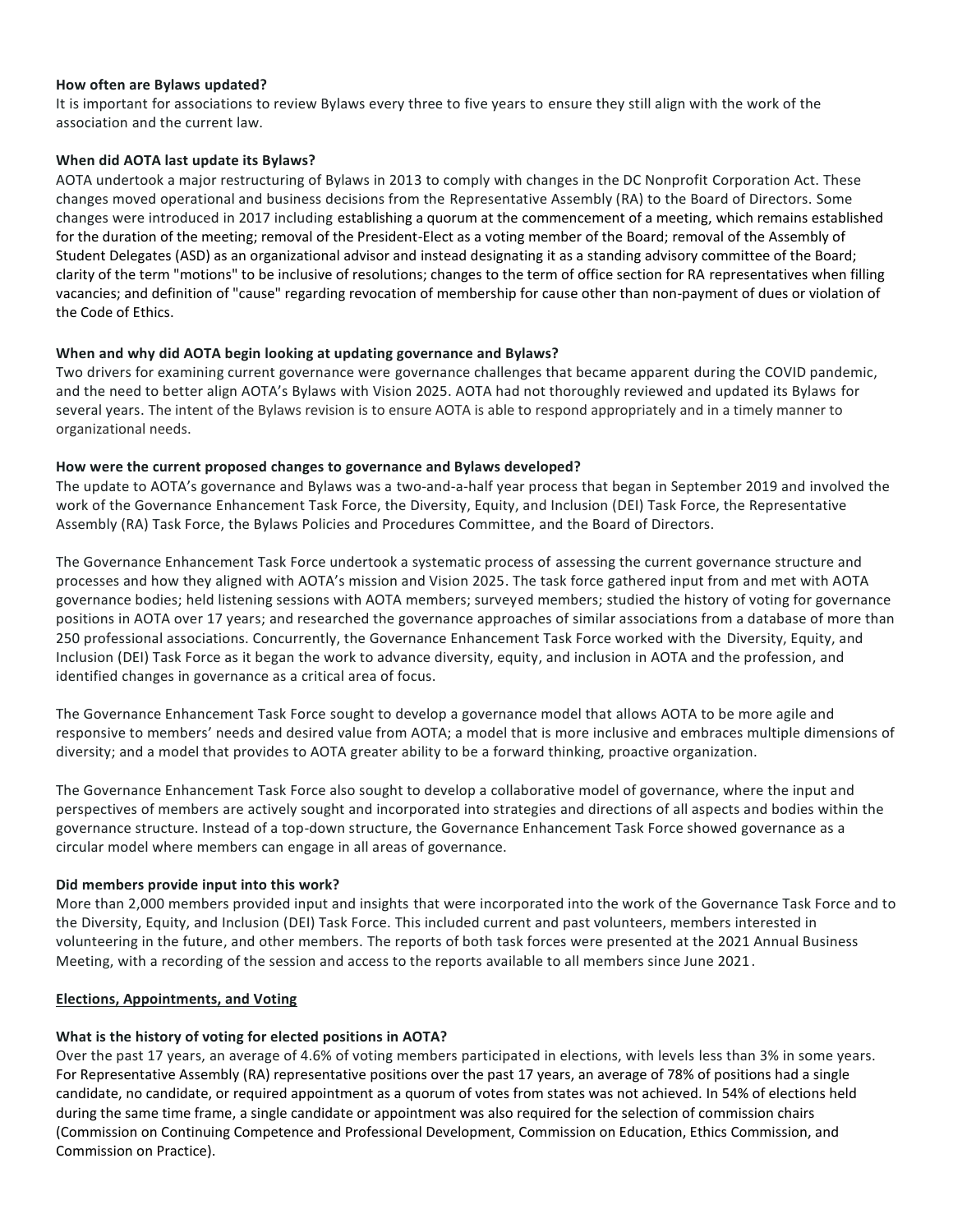#### **Do the proposed Bylaws change the process for electing members of the Board of Directors?**

The proposed Bylaws do **not** change the process for determining Officers or Directors. This remains a multi-candidate election process. One addition to the slate of general elections is the Chairperson of the Representative Assembly (RA), who will now be elected by the full voting membership rather than members of the RA only.

#### **Why is AOTA moving to a single candidate slate for committee and commission leadership?**

The Governance Enhancement Task Force based this recommendation on the voting history of AOTA, the trend that many positions were already a single candidate, and research on the experience and outcomes from other associations using this approach.

AOTA is among the few associations that elect chairpersons of governance bodies other than the Board of Directors. Research from the American Society of Association Executive (ASAE), an association representing more than 5,700 organizations, indicated that in 2019 more than 55% of professional associations had moved to a single candidate slate for open positions on their Board of Directors. By 2021, it appears this is at or above 60% of associations. Many associations moved to this approach due to low member voting and more importantly, to assure greater diversity of the Board by balancing the demographic, professional, and personal backgrounds and perspectives. Many associations report a greater balance on their boards and an increased interest among members from diverse backgrounds to be considered for positions.

The proposed bylaws only use a single candidate slate for the chairpersons for Commissions and Committees, the Representative Assembly (RA) Vice Chairperson, and for all members of the Volunteer Development Committee (VDC).

#### **What does a single candidate slate mean?**

A single candidate slate means that the Volunteer Development Committee (VDC) will recommend the single most qualified candidate from amongst all nominees for each open position. The VDC will develop and use a competency and diversity-based rubric to review candidates and will include interviews and other holistic approaches to make a selection. The slate will be presented to AOTA voting members for approval.

#### **What if I do not believe the slated candidate is the best choice for the position?**

The proposed bylaws allow all members to respond to the single candidate slate by requesting an additional candidate(s) through a petition process. After the slate is announced, members will have 30 days to submit a petition supported by at least 100 members recommending an additional candidate. The Volunteer Development Committee (VDC) will review this submission to assure eligibility. This, in turn, will place the position on the ballot for a competitive election.

### **How are single candidates and appointments handled under the current bylaws?**

Currently, there is no mechanism for members to have any response to a single candidate for chairpersons, or Representative Assembly (RA) representatives. In cases where an appointment is required, the appointment is made by the President or RA Speaker.

### **What other ways can members have input into the selection of volunteer leaders?**

There are multiple ways for members to have input into the nomination and election/selection of volunteer leaders, including: nominating yourself or other colleagues for a position; volunteering to serve on the Volunteer Development Committee (VDC); and/or responding to the announced single slate of candidates through petition to add a name(s) if you feel there is a more qualified candidate.

#### **How do we know the Volunteer Development Committee (VDC) will select the best candidate for each position?**

Most associations charge the nomination process to a governance body. In AOTA today, this is the Volunteer Leadership Development Committee (VLDC), which is proposed to be renamed the Volunteer Development Committee (VDC). In some associations this is called a Nominating Committee. The organization also creates policies and processes that guide the work of this important committee. These latter steps will be prioritized as part of the development of policies and procedures, upon approval of the proposed Bylaws, and will improve the clarity, consistency, and inclusivity of qualifications across all governance bodies. The proposed bylaws allow members to approve a slate for **all** VDC members to ensure the level and diversity of experience to implement this role effectively. Currently, only the Chairperson of the VLDC is elected by members. Other VLDC members are appointed by the VLDC Chairperson, following Board approval. To ensure greater transparency, a special task force will be appointed to consider and select candidates for the VDC, and to prevent the committee from selecting its own future members.

#### **Board of Directors**

**Why are the positions of Secretary and Treasurer on the Board of Directors being combined in the proposed Bylaws?**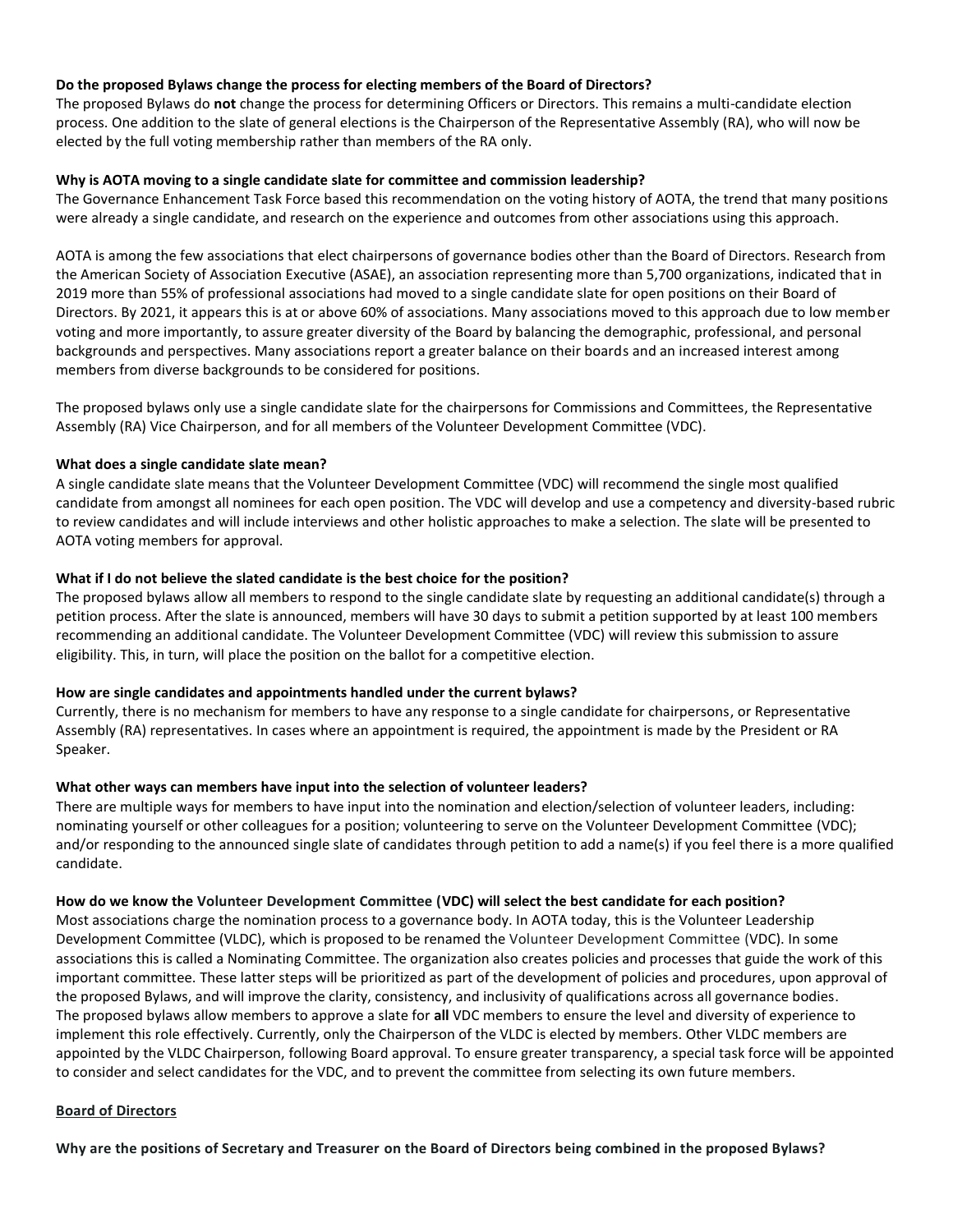The functions of the Secretary in associations have changed over the past decade, with many functions replaced by technology and/or assigned to staff. This includes providing notices of meetings, and recording attendance and quorum. Further, most associations assign taking minutes to staff or legal counsel so that every board member can engage in the discussions of the Board.

### **Will combining the Secretary and Treasurer positions reduce the size of the Board of Directors?**

No. The proposed Bylaws add the Chairperson of the DEI Committee as a full voting member of the Board.

## **The proposed Bylaws make the President-Elect a voting member? Why isn't this a voting position now?**

It is unclear why the President-Elect currently is not a voting member of the Board. AOTA is one of the only associations where President Elect does not vote. There is no basis in the law or other rationale.

### **Why do the Bylaws propose an Executive Committee? What are examples of emergency situations?**

AOTA is one of the only associations that does not include an Executive Committee empowered to make operational decisions in emergency situations and/or when the full Board cannot meet to take action. Examples of emergency situations include cancellation of the annual conference in 2020 one week in advance of the event and the need for allocation of funds to cover expenses resulting from the cancellation, and flood damage to AOTA offices requiring emergency response.

## **Who serves on the Executive Committee?**

The Executive Committee includes the President, Vice President, Secretary/Treasurer, President-Elect, and Chief Executive Officer (non-voting).

## **What are the checks and balances on actions by the Executive Committee?**

The actions of the Executive Committee must be reported to the Board of Directors in a timely manner. Executive Committee decisions will be included in the minutes of the Board. The Board may overturn any decision made by the Executive Committee. The Executive Committee **cannot** change any decision made by the Board.

## **Representative Assembly**

## **Do the proposed Bylaws lessen the role of the Representative Assembly (RA)?**

No. The proposed Bylaws expand the work of the RA to include actively looking at emerging trends and issues that may have a positive or negative future impact on Occupational Therapy **in addition** to their role in overseeing professional issues and standards.

## **Why is the Representative Assembly (RA) moving from representation by state to another model?**

The recommendation in the proposed Bylaws is to move from representation by state to a model that includes more diverse factors such as practice setting, specialty areas, race, ethnicity, gender identification, sexual orientation, lived experiences, rural/urban/suburban location, geographic distribution, and other factors. Personal and professional diversity is important to the RA's role in reviewing professional issues and standards, and also important to its new future-oriented work.

The Affiliated State Association Presidents (ASAP), the body of State Association Presidents, will be part of the new RA structure. More importantly, the RA will be able to call upon state associations as a vital source of input into the work of the RA.

## **Why is the size of the Representative Assembly (RA) being reduced? Won't this reduce leadership development opportunities for members?**

The proposed Bylaws reduce the size of the RA to a group of 25 **core** members from its current size of 72. This group of 25 will function as a core coordinating or management group, with the ability to create special task forces or subcommittees of members with expertise and interest in the topics under consideration by the RA. Thus, the number of members involved with the RA annually may be several times larger than the 25-member core group. This more focused and shorter duration approach to volunteering is designed to engage more practitioners in the vital work of the RA.

The selection of 25 for the core group was based on researching the ideal size for group dynamics, while still supporting and ensuring wide diversity among members.

### **How were changes to the Representative Assembly (RA) determined?**

The proposed changes to the RA were developed by a special task force that included the RA leadership and other members representing diverse backgrounds and perspectives. The task force reviewed the history of RA elections and appointments, input